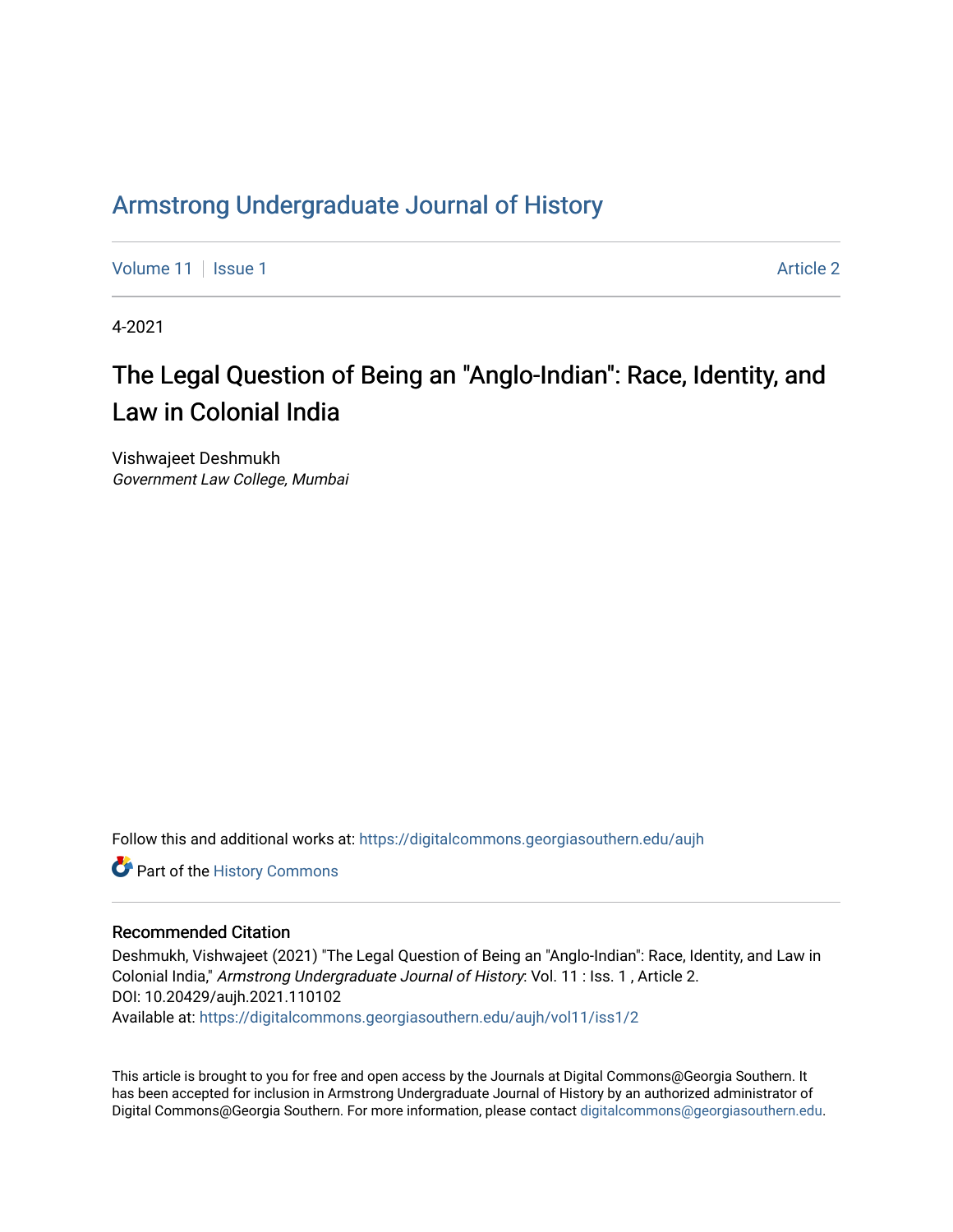The Legal Question of Being an "Anglo-Indian":

Race, Identity, and Law in Colonial India

Vishwajeet Deshmukh

Government Law College

(Mumbai, India)

 The British Empire in India also known as the "The British Raj" which spread across modern-day Pakistan, India, and Bangladesh barring the Portuguese colony of "Goa" and the French colony of "Pondicherry."<sup>1</sup> The British Raj had a clear demarcation among its subjects on account of their race; the classification as reflected in regulations by the Raj were European and non-European. This classification formed a part of the legal position of its demographic population by colonial authorities in the eighteenth century. However, a set of groups that did not fall under either of the groups had emerged since the eighteenth century—"Anglo-Indians."<sup>2</sup> A group that was a mixed-raced group formed through the union of European fathers and native/non-European mothers over the course of colonial times.<sup>3</sup> Their status under the regulations by colonial

<sup>&</sup>lt;sup>1</sup> George Smith, *The Geography Of British India: Political and Physical* (London: John Murray, 1882), 1.

<sup>2</sup> David Pomfret, *Youth and Empire Trans-Colonial Childhoods in British and French Asia* (Palo Alto: Stanford University Press, 2015), 336.

<sup>3</sup> Uther Charlton-Stevens, *Anglo-Indians, and Minority Politics in South Asia. Race, Boundary-Making, and Communal Nationalism* (Abingdon: Routledge, 2018), 100.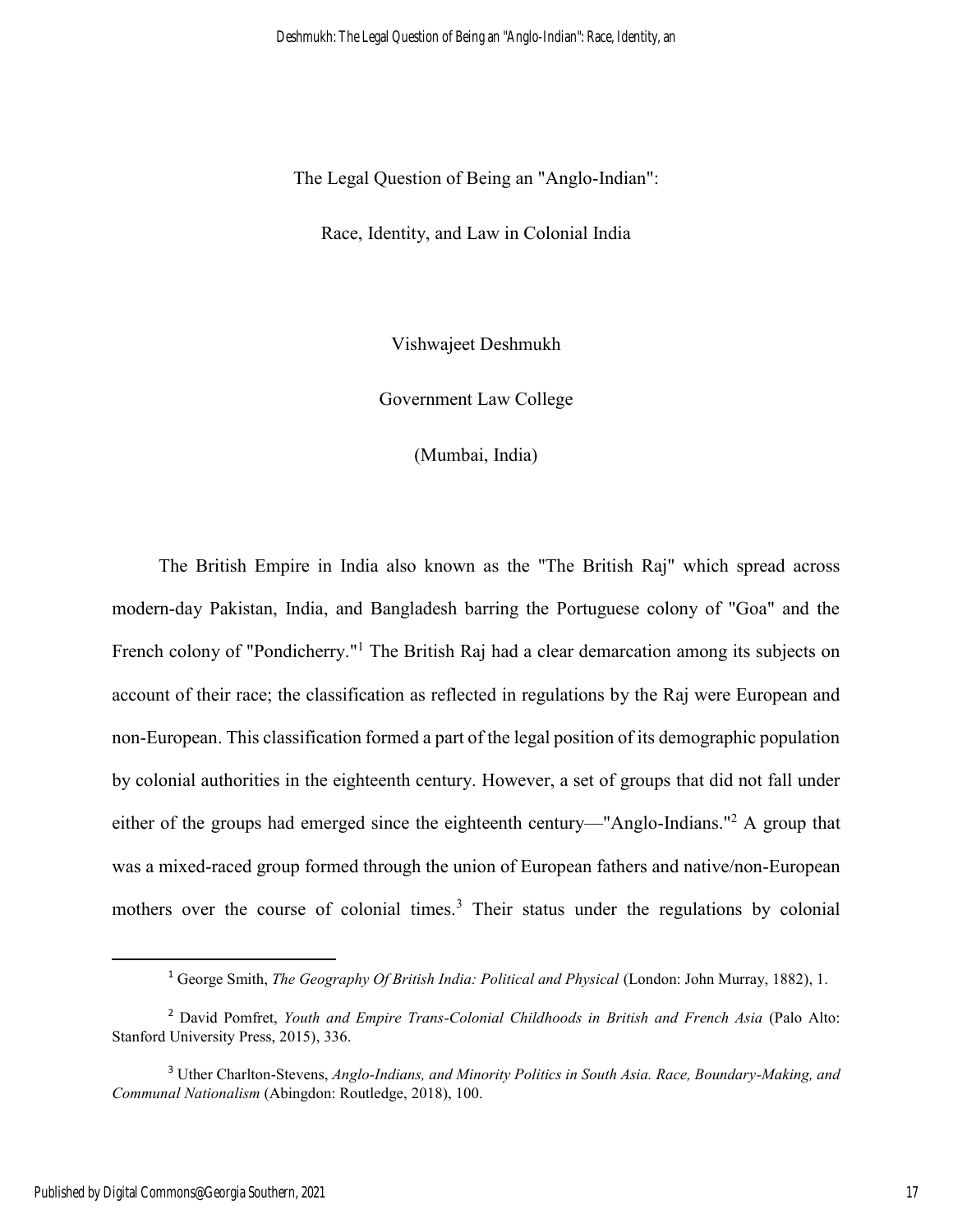authorities was unrecognized in either of the categories. The formal theorization of this group as a category of the population was witnessed in the Government of India Act, 1935 as "Anglo-Indians."<sup>4</sup> This group was also widely referred to as "Eurasians." Before the formalization of this definition in the Government of India Act, 1935, Anglo-Indians had several opportunities and hurdles on account of their race and more particularly with the ability to racially pass as "white."

 Towards the end of the eighteenth century no classification or distinction of this mixed-race group was postulated by the British East India Company and the group was assimilated in the European population, not only were these unions accepted but they were being encouraged and incentivized.<sup>5</sup> A comprehensive understanding of the acceptance of the Eurasians i.e. Anglo-Indians is witnessed through British Orphanages which classified orphans according to the status of their father's position in the military, the Eurasian sons' of upper-class officials were treated at power with the European orphans and even awarded the same privileges such as education and training in England.<sup>6</sup> Subsequently, the number of Anglo-Indians outnumbered the British officials in India and the size of this group increased simultaneously.<sup>7</sup> This group worked for the English activities as clerks and administration of colonial India dominating the field of posts and railways.<sup>8</sup>

8 Ibid.

<sup>4</sup> *Government of India Act* art. 366 (1950).

<sup>5</sup> Michael Herbert Fisher, *Counterflows to Colonialism: Indian Traveller and Settler in Britain 1600–1857* (Hyderabad: Orient Blackswan, 2006).

<sup>6</sup> David Arnold, "European Orphans and Vagrants in India in the Nineteenth Century," *The Journal of Imperial and Commonwealth History* 7, no.2 (1979): 104-127.

<sup>7</sup> Valerie Anderson, *Race and power in British India: Anglo-Indians, class, and identity in the nineteenth century* (London: I.B. Tauris, 2015), 37.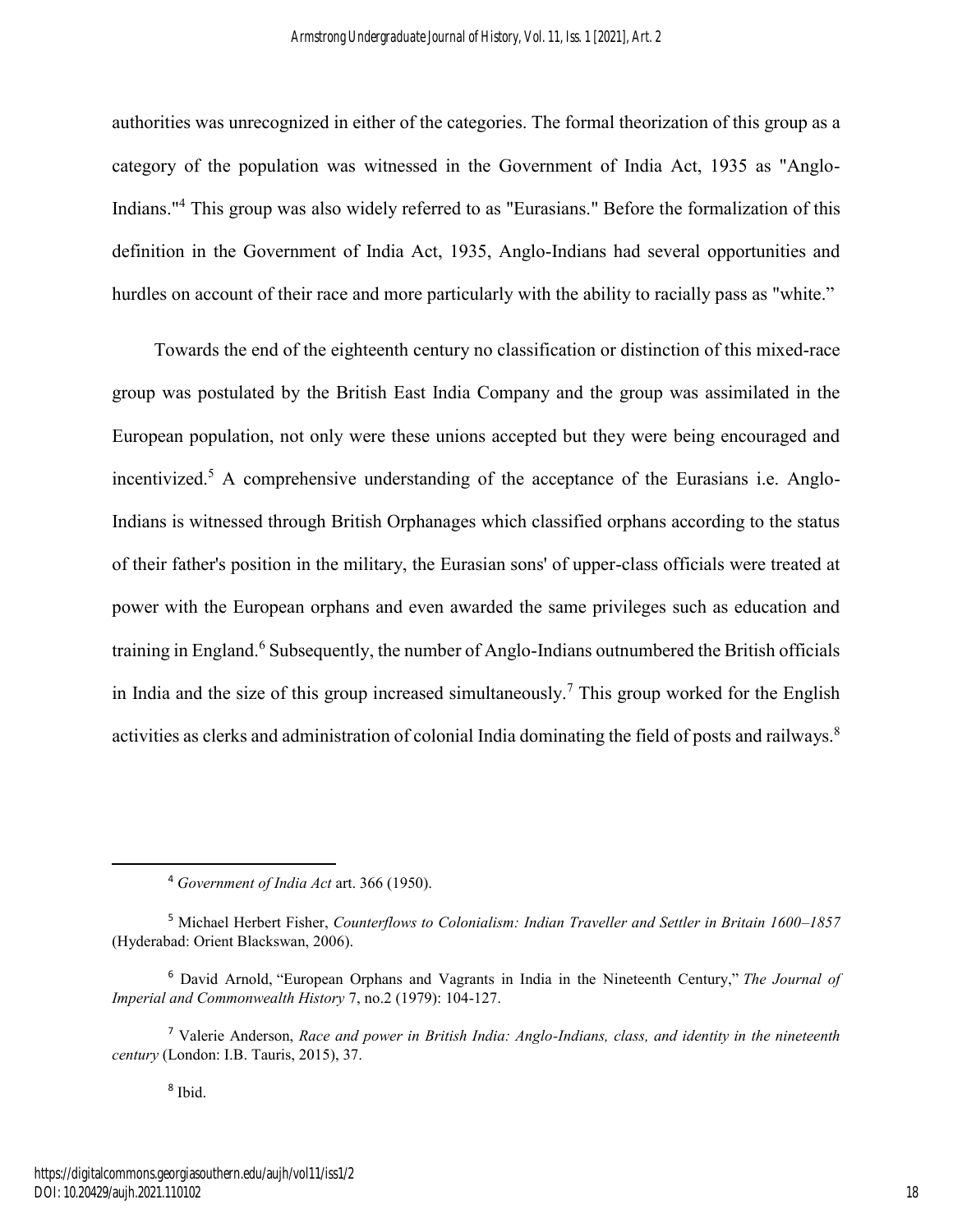However, there was a shift in the attitude towards mixed-groups in the later-half of the eighteenth century. The colonies viewed this mixed-race group as a threat from their lessons in Peru, Mexico, and Haiti. In these English colonies towards the end of the eighteenth century, the mixed-race groups had led revolutions against the colonial authorities in Haiti, Peru and Mexico.<sup>9</sup> Thus, this era witnessed a shift in the attitude towards mixed-race individuals of Indian descent as well. Thus, creating a change in the legal position of this group.

 In the wake of the revolutions in other colonies, The East Indian Company enforced racial segregation in Regulation XXXIII of 1790, April which had classified mixed-race, Anglo-Indians as "natives."<sup>10</sup> This change in status was accompanied by loss of status in colonial India and the creation of stereotypical notions against the mixed-race Anglo-Indians. As natives, they were not allowed to purchase land or live further than ten miles from a company settlement without the approval of the colonial officers.<sup>11</sup> Furthermore, restrictions against the services of Eurasians in the Company promulgated the sense of class demeanor. This decreased the possibilities of Anglo-Indian in terms of opportunities and career-aspirations thereby restricting the social mobility of this group. This feeling of racial segregation was amplified when the concept of British purity of race was stressed by the arrival of the Christian missionaries in India in 1813.<sup>12</sup> This period was marked transitional for The East India Company since the company was expanding its role as a

<sup>12</sup> Glenn D'Cruz, *Midnight's Orphans: Anglo-Indians in Post/Colonial Literature* (Bern: Peter Lang, 2006),

 $\overline{a}$ 

84.

<sup>&</sup>lt;sup>9</sup> Philippe R. Girard, "The Haitian Revolution, History's New Frontier: State of the Scholarship and Archival Sources," *Slavery & Abolition* 34, no.3, (2013): 485-507; David Cahill, "Colour by Numbers: Racial and Ethnic Categories in the Viceroyalty of Peru, 1532-1824," *Journal of Latin American Studies* 26, no. 2 (1994): 325-46; Borah Woodrow, "Race and Class in Mexico," *Pacific Historical Review* 23, no. 4 (1954): 331-42.

<sup>10</sup> Erica Wald, "Governing the Bottle: Alcohol, Race, and Class in Nineteenth-Century India," *The Journal of Imperial and Commonwealth History* 46, no.3 (2018): 397.

<sup>11</sup> Anderson, *Race and power in British India*, 17.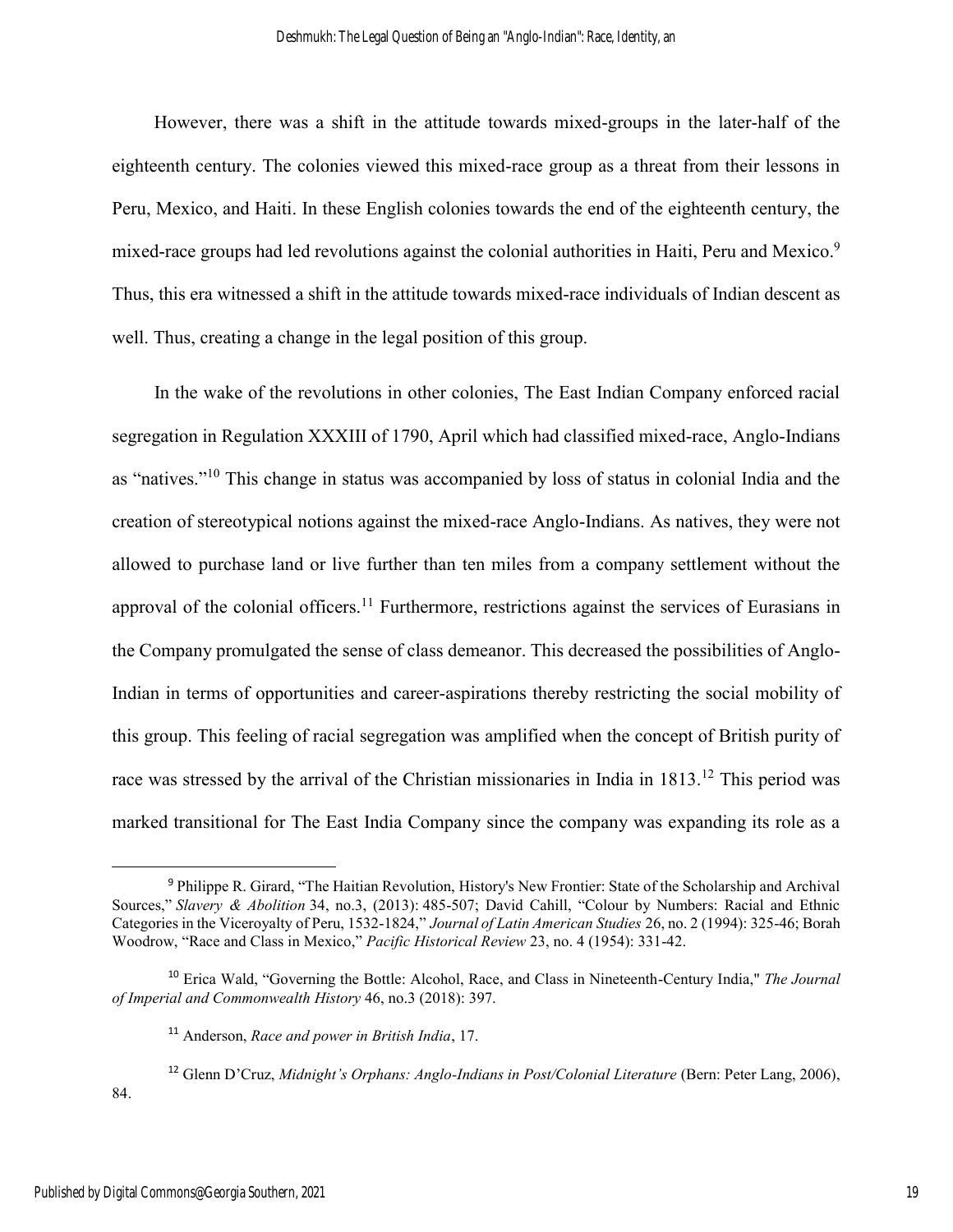true colonial power from the pure mercantile purpose, they had initially established themselves as. Thus, exercising a larger administrative control than previously postulated. The classification of Anglo-Indians in a lower stature attracted a production of stereotypes derogatory in nature by their native counterparts as English lackeys who had grown apart from their Indian identity.<sup>13</sup> An embodiment of this identity discourse was portrayed by John Masters in his novel "Bhowani Junction."<sup>14</sup>

 With the expansion of the East India Company, the Charter Act of 1833 opened the doors for Indians to be employed by the Company. This was the first act that permitted Indians to have a share in the country's administration. Section 88 of the Charter Act 1833 states that merit should be the basis of employment for government services and not birth, color, religion, or race.<sup>15</sup> Lord Macaulay called this provision the wisest, the benevolent and noble clause of the Act. It marked the beginning of Indian Legislation.<sup>16</sup> However, the downfall of this gateway was that mixed-race Anglo-Indian members were banned from all senior posts in the civil and military services.<sup>17</sup> The reason for such a ban stems from the British colonial insecurity realized by other colonies, and the risk they would pose to the British Empire if high administrative posts in the military were awarded to them. $18$ 

<sup>18</sup> Ibid.

 $\overline{a}$ 

<sup>13</sup> K.J. Cassity, "Identity in Motion: Bhowani Junction," *The International Journal of Anglo-Indian Studies* 4, no.1 (1999): 7.

<sup>14</sup> John Masters, *Bhowani Junction* (New York: Viking Press, 1954).

<sup>15</sup> *The Charter Act, S*ec 88 (1833).

<sup>16</sup> *Petition of the British India Association submitted to parliament*, p. 45 (1852).

<sup>&</sup>lt;sup>17</sup> Lionel Caplan, "Creole World, Purist Rhetoric: Anglo-Indian Cultural Debates in Colonial and Contemporary Madras," *The Journal of the Royal Anthropological Institute* 1, no. 4 (1995): 748.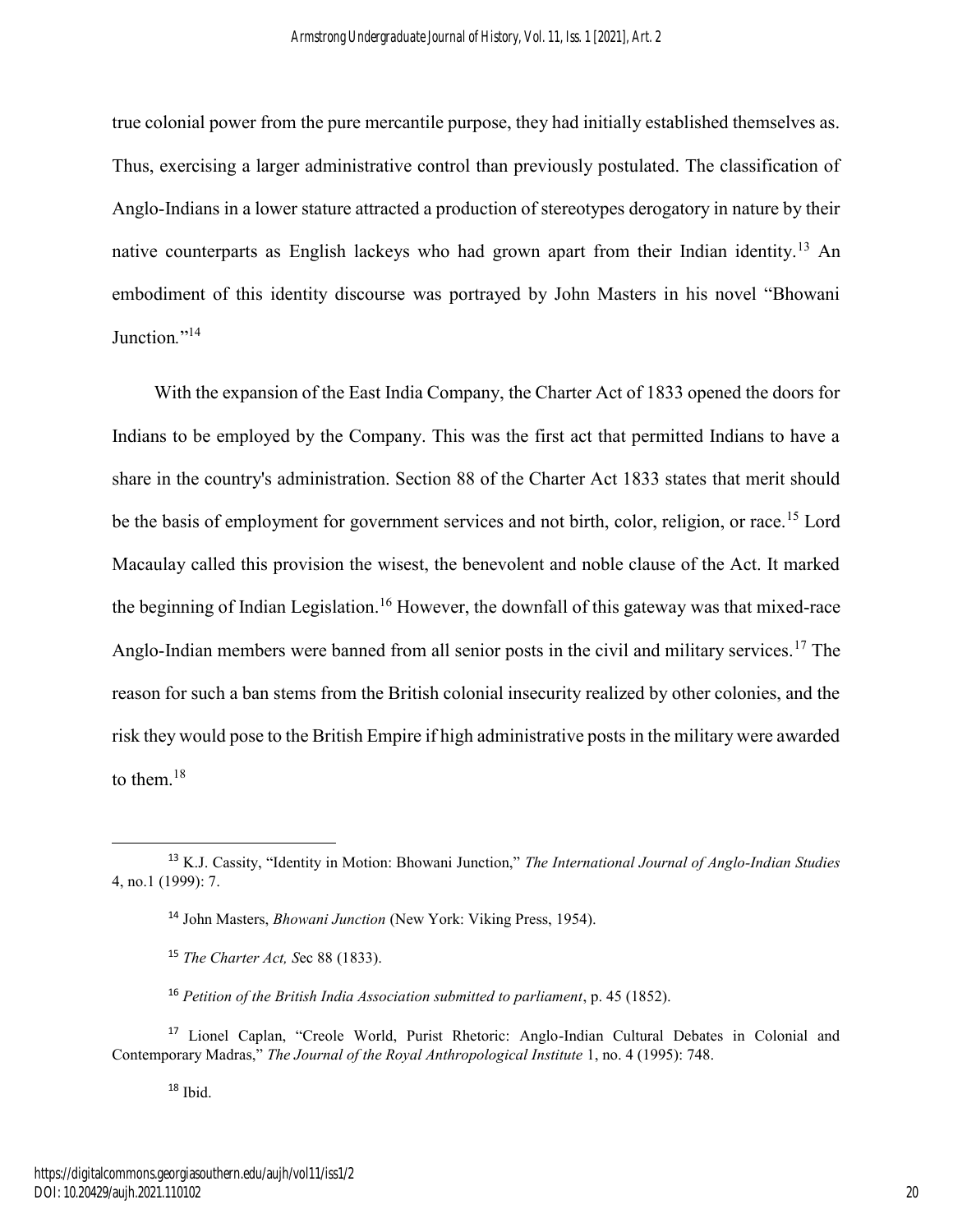An opportunity for Anglo-Indians, which proved to be their identity in the later centuries, arose in the nineteenth century in the railways' sector. This phase was marked transitional for Anglo-Indians due to its effect on employment opportunities for the community since the railway sector was expanding. As early as 1843, Lord Dalhousie had first conceived of the possibility of opening up India through railway communication. He had proposed to link the three ports of Bombay, Calcutta, and Madras by a railway.<sup>19</sup> Conditions in India were quite different from those in Britain. Many British and Indians, who had a better understanding of India's topography and geography, opposed the construction of railways as a "premature and expensive undertaking" and a "hazardous*"* and "dangerous venture*.*" Certain opponents doubted the feasibility of the introduction of railways in India citing poverty, extreme climate with torrential rains, violent storms, high mountains, sandy deserts, and dense forests.<sup>20</sup>

 Around the same time, the first Anglo-Indian Associations were set up in Madras and Calcutta.<sup>21</sup> The East India Company preferred Anglo-Indians for the reasons which were originally the hurdle for the establishment, the group was considered to be dilly built, mechanically inclined, comparatively well educated, and able to get along with the indigenous people because they spoke

 $\overline{a}$ 

<sup>&</sup>lt;sup>19</sup> Daniel Thorner, "Capital Movement and Transportation: Great Britain and the Development of India's Railways," *Journal of Economic History* 11, no.4 (1951): 391.

 $20$  Ibid.

<sup>21</sup> Anderson, *Race and power in British India*, 33.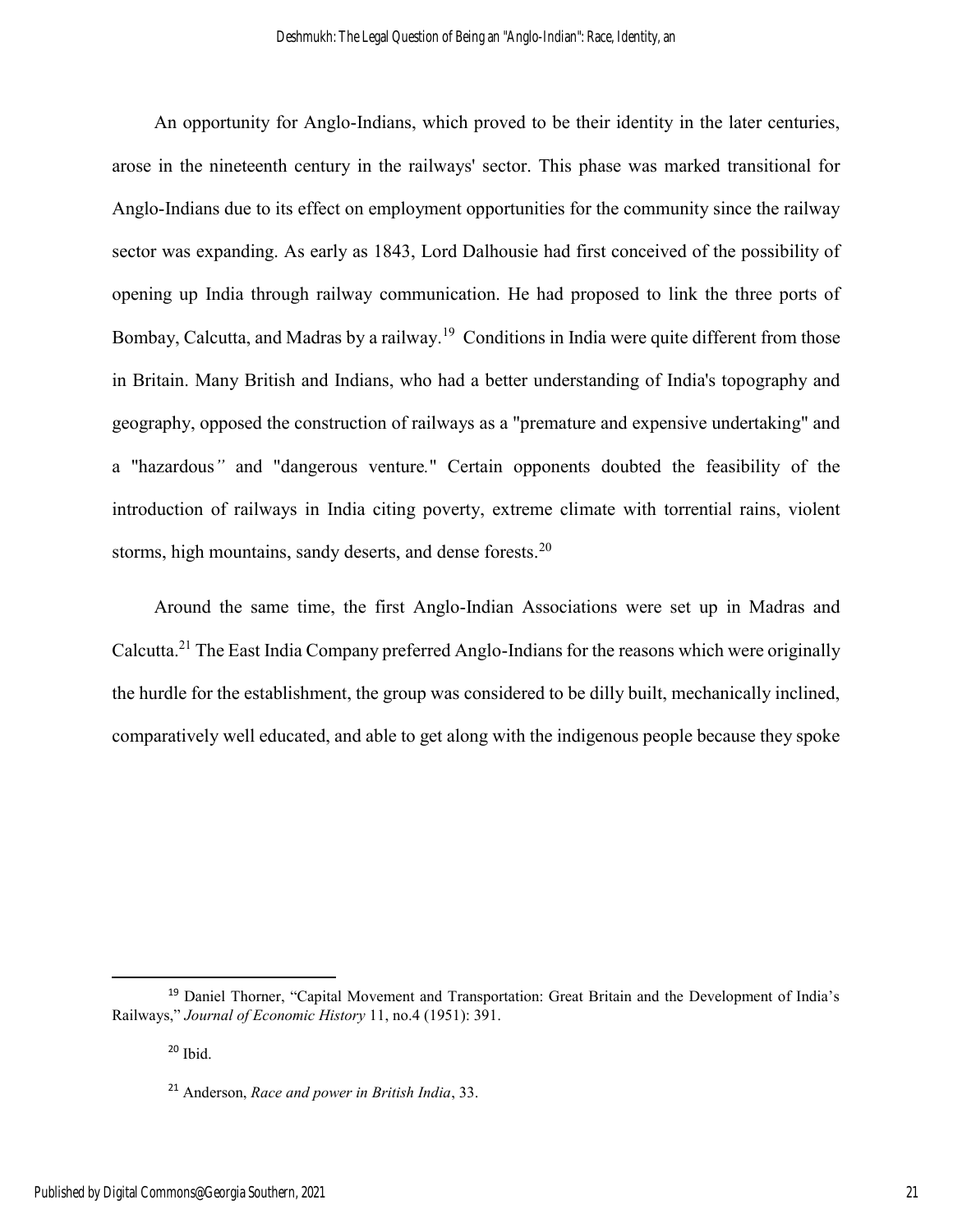local languages.<sup>22</sup> Towards the late colonial period, the railway witnessed a vast expansion and a majority of the railway employees were Anglo-Indians.<sup>23</sup>

 The Government of India Act was implemented in 1919, the Anglo-Indians gained a vague definition under this Act. It is pertinent to note that the Montagu–Chelmsford Reforms formed the foundation of the Government of India Act, 1919. Paragraph 346 of the Montagu-Chelmsford Report embarked on Anglo-Indian communities as follows:

Some reference is needed also to the case of the large Anglo-Indian or Eurasian community which on historic grounds has a strong claim on the consideration of the British Government. It is not easy for them, occupying as they do an intermediate position between the races of the East and West, to win for themselves by their unaided enterprise a secure position in the economy of India, They have been hitherto to a great extent in political and economic dependence on the Government and they would not be strong enough to withstand the effect of changes which omitted to take account of their peculiar situation. We think the Government must acknowledge and must be given, effective powers to discharge, the obligation to see that their interests are not prejudicially affected.<sup>24</sup>

 Anglo-Indian interests were thus recognized, but not as a group that requires upliftment, but as a group that requires recognition to provide a preordained position in the system. However, their recognition as a distinct group was beneficial since the British Raj had viewed them as a poorer relation which was proven useful in the postal, nursing, and railways sectors. This recognition in The Government of India Act of 1919 was a gateway for the community to be put at a higher pedestal than the natives. The definition in the Government of India Act of 1919 is as follows:

<sup>22</sup> Liesbeth Rosen Jacobson, *The Eurasian Question: The Colonial Position and Postcolonial Options of Colonial Mixed Ancestry Groups from British India, Dutch East Indies and French Indochina Compared* (Leiden: Uitgeverij Verloren, 2018), 63.

<sup>&</sup>lt;sup>23</sup> Laura Bear, "Miscegenations of modernity: constructing European respectability and race in the Indian railway colony, 1857-1931," *Women's History Review* 3, no.4, (1994): 534.

<sup>24</sup> *Montagu-Chelmsford Report,* 346 (1918).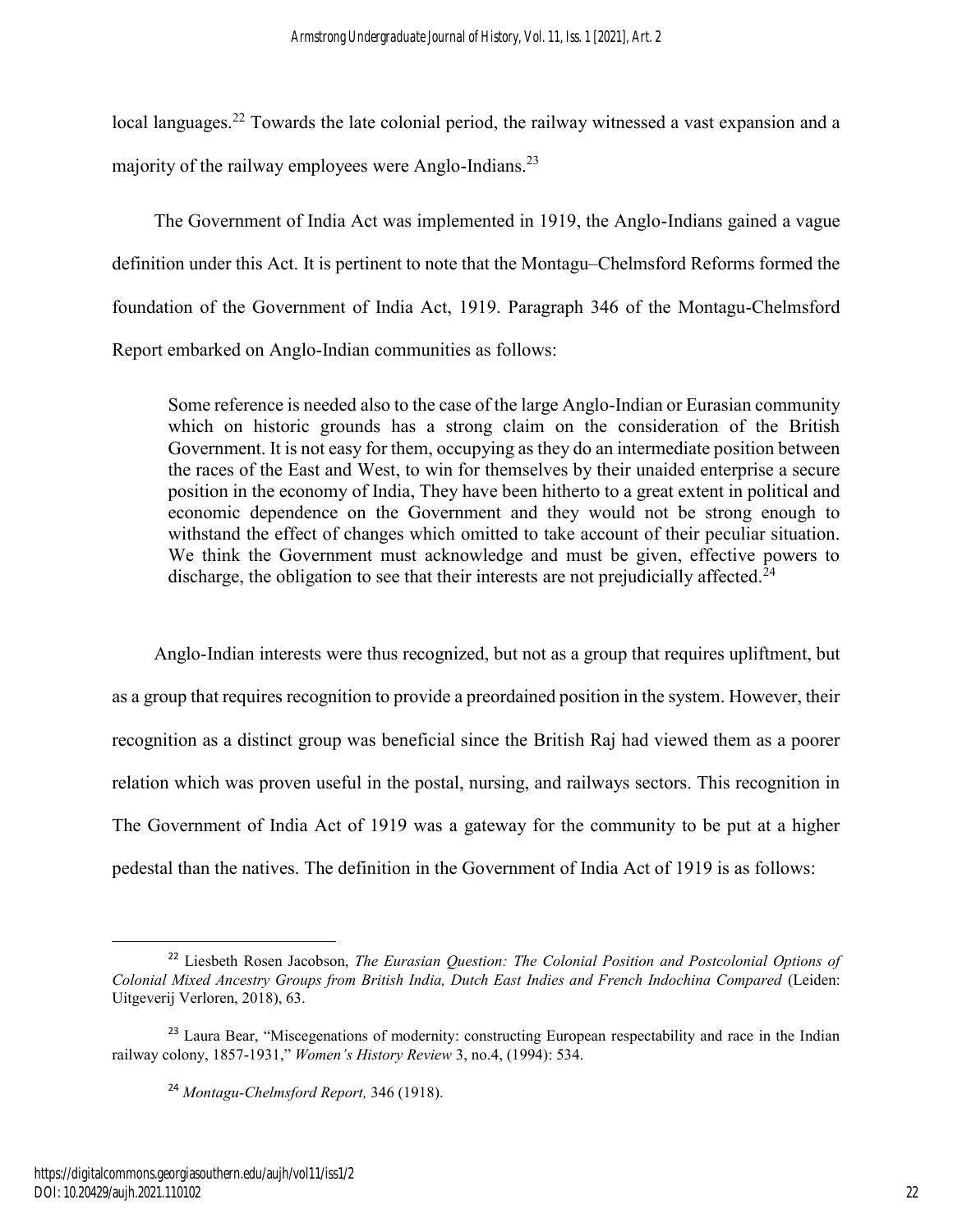An Anglo-Indian means any person being a British subject and resident in British India', who is '(a) Of European descent in the male line or (b) Of mixed Asiatic and non-Asiatic descent whose father, grandfather or more remote ancestor in the male line was born in the continent of Europe, Canada, Newfoundland, Australia, New Zealand, the Union of South Africa or the United States of America and who is not a European.<sup>25</sup>

 Even though the Anglo-Indians had received their recognition as a distinct group, it did not help the community. It turned out to be a watershed for the community members since the Government of India Act followed a series of reforms which had incentivized the natives as well under the garb of prioritizing natives through an *Indianization* of the Raj. This meant that the categories of services that would have been open exclusively to the community had positioned themselves to be awarded to the natives. Thus, the difficulty of employment for Anglo-Indians was amplified due to such reforms, placing the community in a more difficult situation. The maintenance and security of their traditional branches such as post, railways, and customs and excise awarded post the Sepoy Mutiny of 1857 were also in jeopardy and the women worked as teachers, nurses, and clerks.<sup>26</sup>

 Even though the definition was legally defined, its application was questionable due to the lack of defined structure. The Indian Councils Act of 1870 added to the vagueness of the definition of the Anglo-Indian group. According to the Act, Anglo-Indians were for economic purposes 'natives of India by statute'. In 1925, the secretary of state for British India added: "For employment

 $\overline{a}$ 

<sup>25</sup> Coralie Younger, *Anglo-Indians: Neglected Children of the Raj* (New Delhi: B.R. Publishing Corp., 1987), 9, 22.

<sup>26</sup> Alison Blunt, *Domicile and Diaspora: Anglo-Indian women and the spatial politics of home* (Oxford: Oxford University Press, 2005), 9, 10.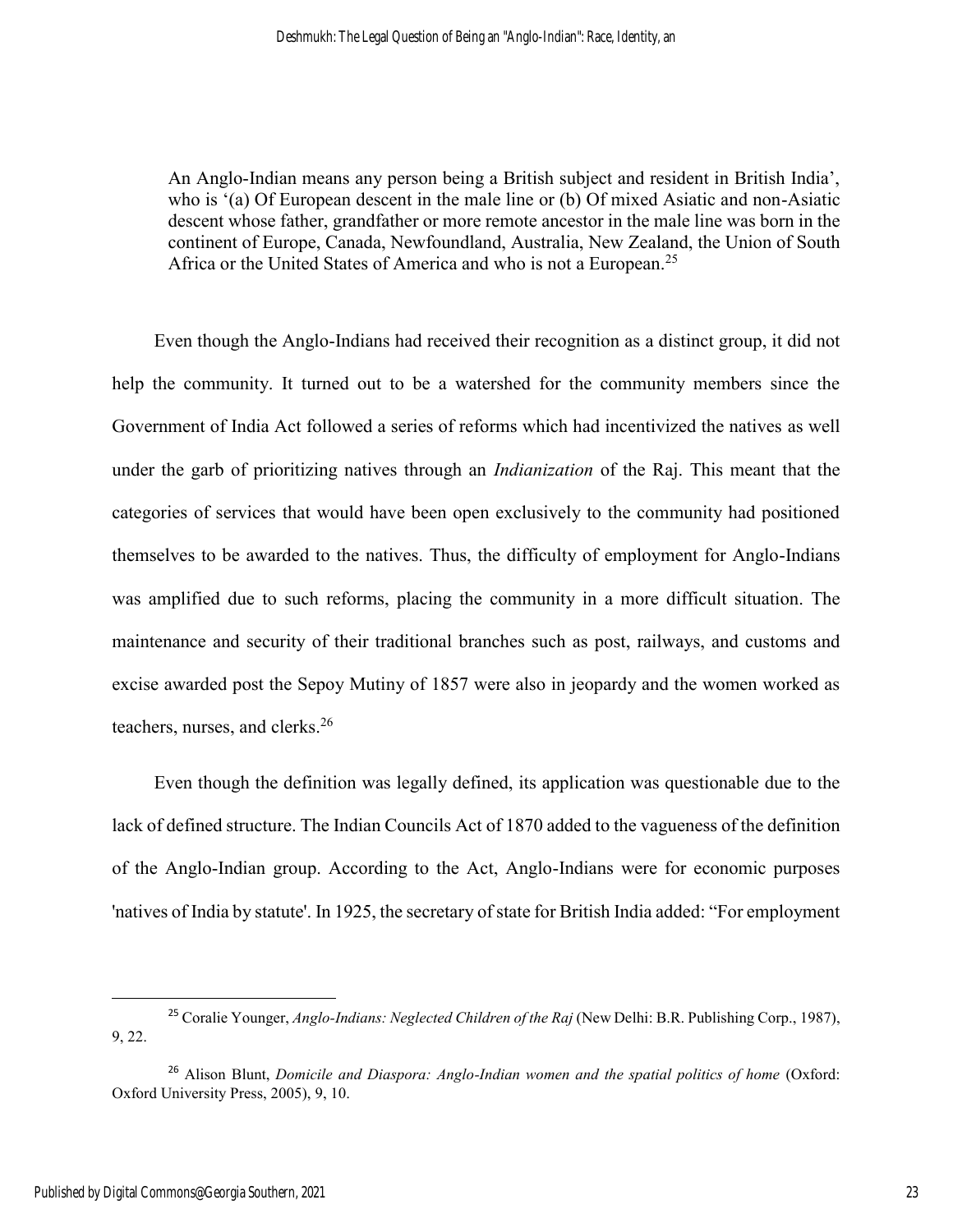under government and inclusion in schemes of Indianization, members of the Anglo-Indian and Domiciled European Community are statutorily Natives of India. For purposes of education and internal security, their status, in so far as it admits definition, approximates to that of European British subjects."<sup>27</sup>

 Thus, there were classifications which were not clear to either spectrum, the Anglo-Indians as a group swayed from Europeans to natives according to the criteria of the situation viewed through the British lens. This proved as an opportunity for the wealthy members of the community of the Anglo-Indians to pass off as "white" or "European" conveniently according to their status, class, education, and predominantly appearance. This creation of rigid British lines of the race forced multiple Eurasians to pass as "Europeans" to attain opportunities in India as well as other English colonies and not be restricted on the pretext of race.

 However, a more refined definition of the Anglo-Indians was promulgated in the Government of India Act of 1935 under the Article 366, this definition was further utilized in the Constitution of independent India in 1950 by the drafters of the constitution under the recommendation of Frank Anthony, the then leader of the All-India Anglo-Indian Association. "An Anglo-Indian means a person whose father or any of whose other male progenitors in the male line is or was of European descent but who is domiciled within the territory of India and is or was born within such territory of parents habitually resident therein and not established there for temporary purposes only."<sup>28</sup> This definition accounted for lineage and domicile status to assert the community claims.

<sup>27</sup> Henry Gidney, "The future of the Anglo-Indian community," *The Asiatic Review* 30, no. 1 (1934): 27.

<sup>28</sup> Dorothy McMenamin, "Identifying Domiciled Europeans in Colonial India: Poor Whites or Privileged Community?" *New Zealand Journal of Asian Studies* 3, no.1 (2001): 107.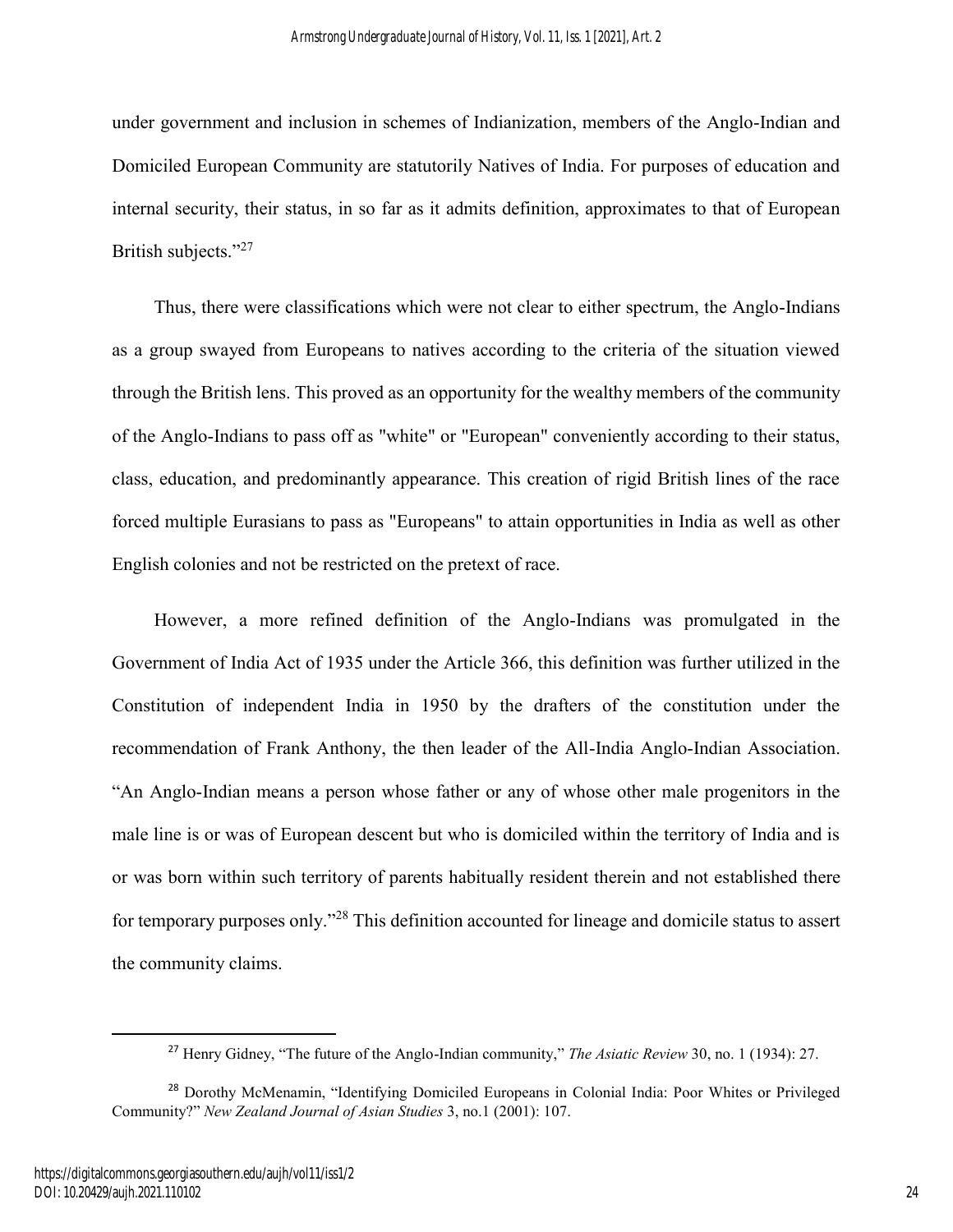The definition in the Government of India Act 1935 finds its way in Article 334 of the Constitution of India<sup>29</sup> along with the reservation for two-nominated seats in the Lok Sabha, lower house of the Parliament of India, along with fourteen State Legislative Assemblies for members of the Anglo-Indian community. Initially, this reservation ceased to exist 10 years after the commencement of the Constitution i.e. 1960. This reservation was a safeguard for many Anglo-Indians in India and a promise of protection of their identity in the realm of the Constitution. However, through a series of amendments, this reservation was extended until 2020 and then discontinued the reserved seats through the  $104<sup>th</sup>$  Constitutional Amendment Act, 2019.<sup>30</sup> The discontinuance of the seats accounted for the population of Anglo-Indians being 293 despite no provision of race and ethnicity existing in the 2011 Indian Census Questionnaire.<sup>31</sup> Thus, erasing the identity of a community in the eyes of the law.

 The change in the definition of Anglo-Indian was accompanied by the shifting attitude of the colonial authorities towards the mixed-race group on account of national security and safeguarding colonial interests. Upon striking the group as a threat, the classification by the East India Company of the mixed-race Anglo-Indians moved from "European" status to "Native/Non-European" which changed the class status of this group. The Charter Act of 1833, Government of India Act 1919, and Government of India Act 1935 were colonial legislation that tried to define the group in a superficial sense without considering the practical application which affected the opportunities of Anglo-Indians in terms of employment. This colonial piece of legislation was carried out in the

<sup>29</sup> *The Constitution of India,* art. 334 (1950).

<sup>&</sup>lt;sup>30</sup> Vishwajeet Deshmukh, "No Reason Why: Obliteration of Anglo-Indian Representation from the Indian Parliament," *Law School Policy Review*, May 31, 2020, [https://lawschoolpolicyreview.com/2020/05/31/no-reason](https://lawschoolpolicyreview.com/2020/05/31/no-reason-why-obliteration-of-anglo-indian-representation-from-the-indian-parliament/)[why-obliteration-of-anglo-indian-representation-from-the-indian-parliament/.](https://lawschoolpolicyreview.com/2020/05/31/no-reason-why-obliteration-of-anglo-indian-representation-from-the-indian-parliament/)

 $31$  Ibid.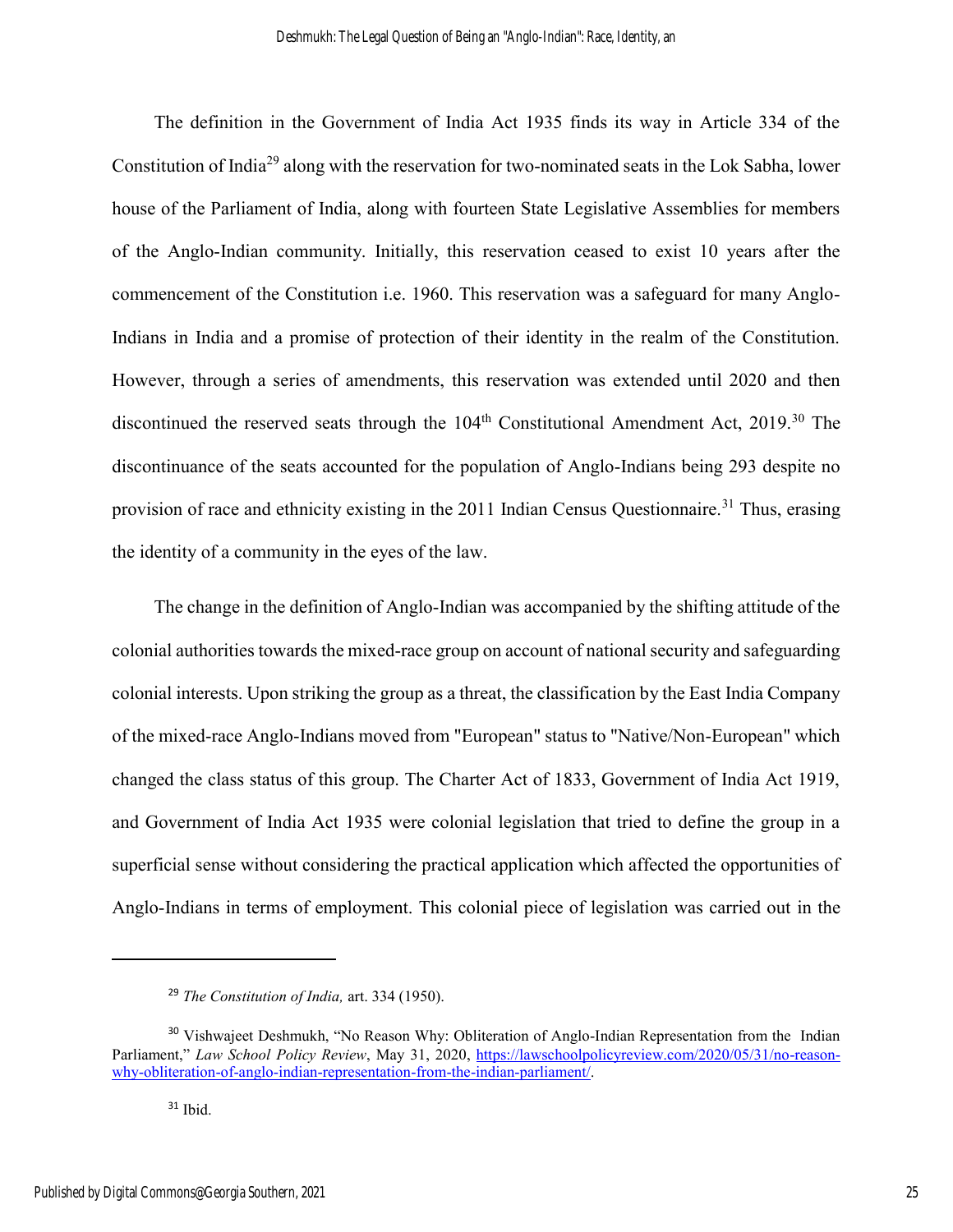Indian Constitution along with a provision of reservation for seats at the Parliament and State Legislative Assemblies. However, the vagueness of the definition obliterating in the census affected the policy of reservation which had continued for over seven decades. This evolution of the definition from colonial India to modern-day India had failed to understand the mixed-race group thus creating an event of either passing as "European" through the means of class or limiting themselves under the garb of racial segregation. Anglo-Indian definitions created anarchies in the system which were changed legislatively through British whims.

## *About the author*

Vishwajeet Deshmukh is an undergraduate law student at Government Law College, Mumbai, India. He is a recipient of "Tata Trusts and 1947 Partition Archive Research Grant 2021." His research interests include legal history, censorship studies and history of Anglo-Indians.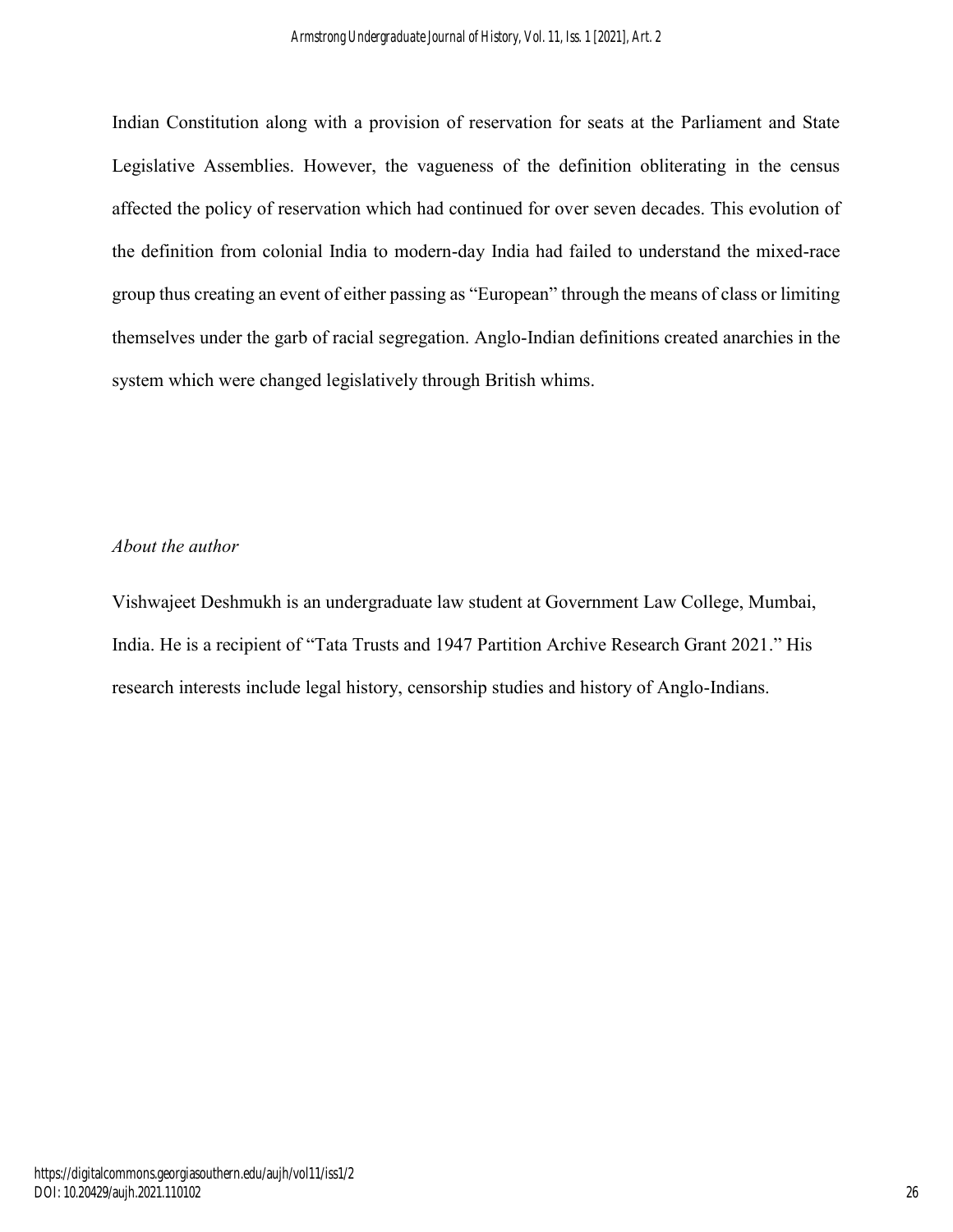### Bibliography

- Anderson, Valerie. *Race, and power in British India: Anglo-Indians, class, and identity in the nineteenth century*. London: I.B. Tauris, 2015.
- Arnold, David. "European Orphans and Vagrants in India in the Nineteenth Century." *The Journal of Imperial and Commonwealth History* 7, no.2 (1979): 104-127.
- Bear, Laura. "Miscegenations of modernity: constructing European respectability and race in the Indian railway colony, 1857-1931." *Women's History Review* 3, no.4, (1994): 531-548.
- Blunt, Alison. *Domicile and Diaspora: Anglo-Indian women and the spatial politics of home*. Oxford: Oxford University Press, 2005.
- Cahill, David. "Colour by Numbers: Racial and Ethnic Categories in the Viceroyalty of Peru, 1532-1824." *Journal of Latin American Studies* 26, no. 2 (1994): 325-46.
- Caplan, Lionel. "Creole World, Purist Rhetoric: Anglo-Indian Cultural Debates in Colonial and Contemporary Madras." *The Journal of the Royal Anthropological Institute* 1, no. 4 (1995): 743-762.
- Charlton-Stevens, Uther. *Anglo-Indians and Minority Politics in South Asia. Race, Boundary-Making, and Communal Nationalism*. Abingdon: Routledge, 2018.
- D'Cruz, Glenn. *Midnight's Orphans: Anglo-Indians in Post/Colonial Literature*. Bern: Peter Lang, 2006.

Deshmukh, Vishwajeet. "No Reason Why: Obliteration of Anglo-Indian Representation from the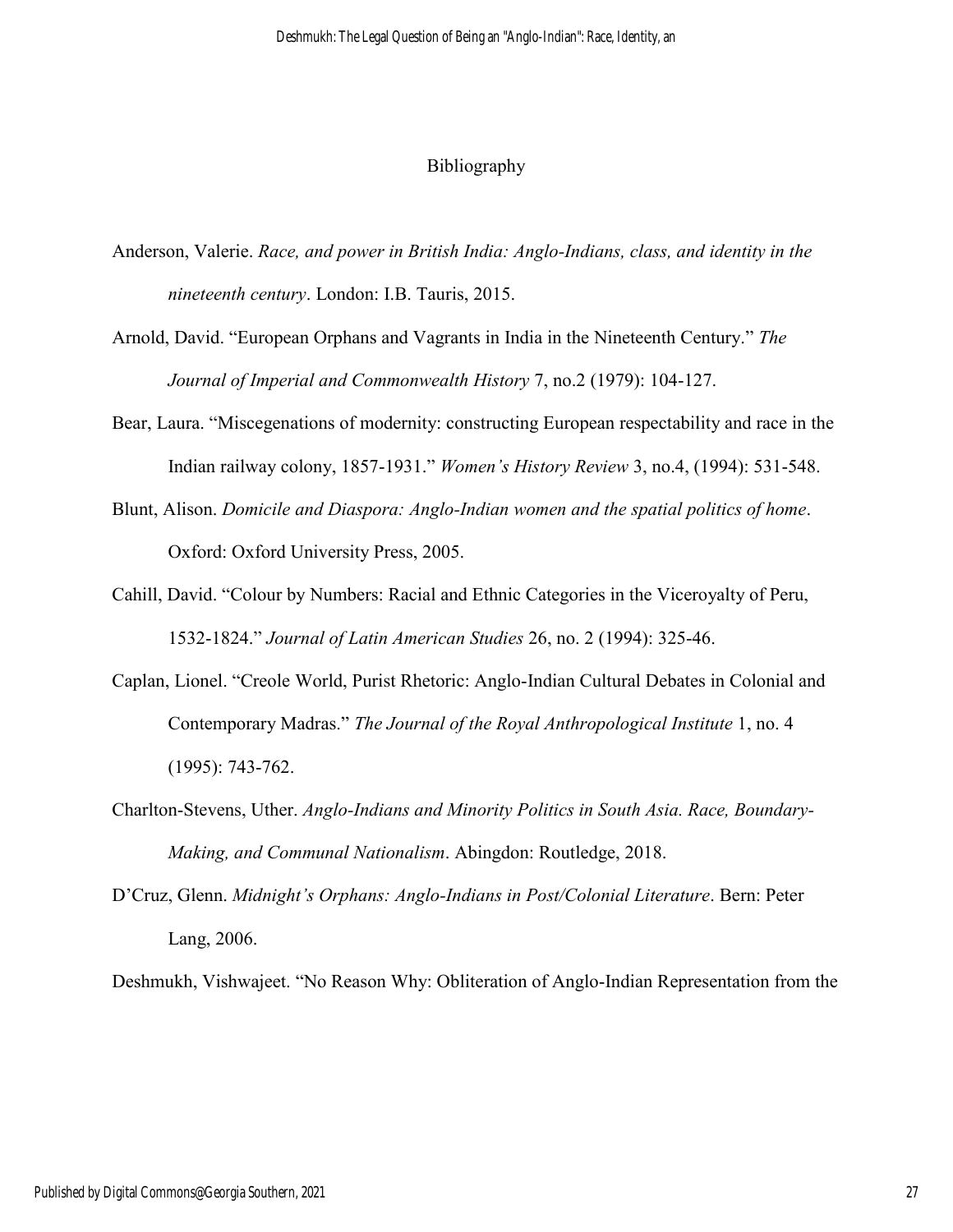Indian Parliament." *Law School Policy Review*, May 31, 2020[.](https://lawschoolpolicyreview.com/2020/05/31/no-reason-why-obliteration-of-anglo-indian-representation-from-the-indian-parliament/) 

[https://lawschoolpolicyreview.com/2020/05/31/no-reason-why-obliteration-of-anglo](https://lawschoolpolicyreview.com/2020/05/31/no-reason-why-obliteration-of-anglo-indian-representation-from-the-indian-parliament/)[indian-representation-from-the-indian-parliament/.](https://lawschoolpolicyreview.com/2020/05/31/no-reason-why-obliteration-of-anglo-indian-representation-from-the-indian-parliament/)

- Fisher, Michael. *Counterflows to Colonialism: Indian Traveller and Settler in Britain 1600– 1857*. Hyderabad: Orient Blackswan, 2006.
- Gidney, Henry. "The future of the Anglo-Indian community." *The Asiatic Review* 30, no. 1 (1934): 27-42.
- Girard, Philippe. "The Haitian Revolution, History's New Frontier: State of the Scholarship and Archival Sources." *Slavery & Abolition* 34, no.3, (2013): 485-507.
- *Government Of India Act, 1935*. 1935. Art. 366. United Kingdom: Parliament of the United Kingdom.
- Jacobson, Liesbeth. *The Eurasian Question: The Colonial Position and Postcolonial Options of Colonial Mixed Ancestry Groups from British India, Dutch East Indies and French Indochina Compared*. Leiden: Uitgeverij Verloren, 2018.
- K.J. Cassity, "Identity in Motion: Bhowani Junction." *The International Journal of Anglo-Indian Studies* 4, no.1 (1999): 7.
- Masters, John. *Bhowani Junction*. New York: Viking Press, 1954.
- McMenamin, Dorothy. "Identifying Domiciled Europeans in Colonial India: Poor Whites or Privileged Community?" *New Zealand Journal of Asian Studies* 3, no.1 (2001): 107.
- Pomfret, David. *Youth And Empire Trans-Colonial Childhoods In British And French Asia*. Palo Alto: Stanford University Press, 2015.
- "Report On The Indian Constitutional Reforms". 1918. Montagu–Chelmsford Report. Calcutta: Superintendent Government Printing, India.